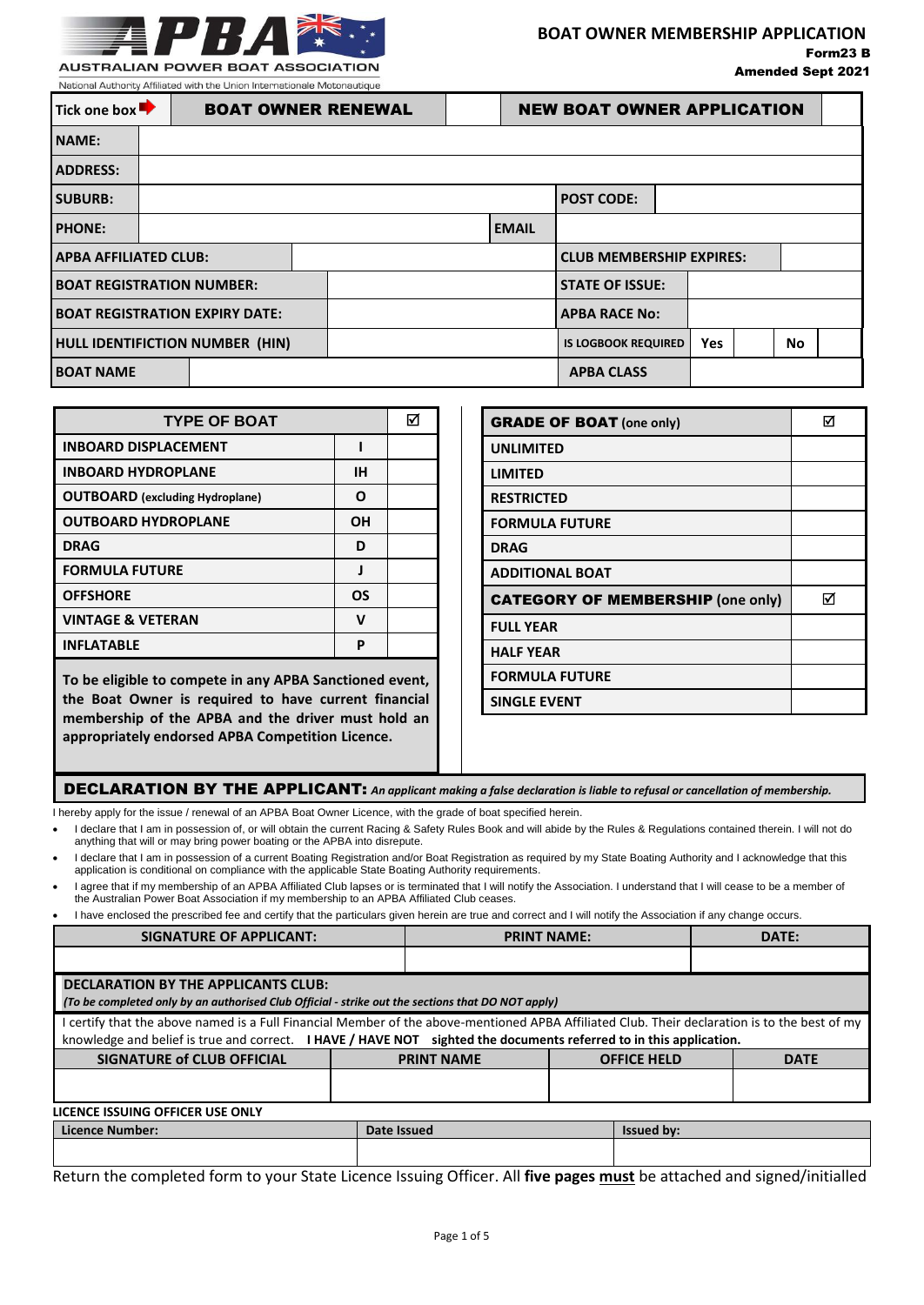

### **BOAT OWNER MEMBERSHIP APPLICATION**

National Authority Affiliated with the Union Internationale Motonautique

## YOU MUST SIGN ON PAGE 5 AND INITIAL EACH PAGE

### BOAT OWNER MEMBERSHIP APPLICATION AND DECLARATION

#### **THIS IS AN IMPORTANT DOCUMENT AND YOU SHOULD READ IT CAREFULLY BEFORE SIGNING**

You apply for a licence to participate in the PB Activities and/or for membership of the State Council in which you ordinarily reside. In consideration of your licence and/or membership application being accepted, you and/or the owner(s) of the PB agree to the terms and conditions below.

#### *Definitions*

1) In this licence and/or membership application and declaration:

**Affiliated Club** means any power boat club hosting PB Activities.

**APBA** means the Australian Power Boat Association (ACN 000 991 775).

#### **PB** means power boat or power boating.

**Claim** means and includes any action, suit, proceeding, claim, demand, damage, penalty, cost or expense however arising from or in connection with any PB Activities, but does not include:

- a. a claim against APBA by any person expressly entitled to make a claim under an APBA insurance policy; or
- b. a claim against APBA under any right expressly conferred by its Constitution or regulations.

PB Activities mean performing or participating in any capacity in any authorised, sanctioned or recognised PB Organisation activity during the current APBA membership year.

PB Organisations mean and include APBA, the State Councils and the Affiliated Club and where the context so permits, their respective directors, officers, members, servants or agents, including scrutineers.

**State Councils** mean each of the NSW Australian Power Boat Association (ABN 20 741 105 932); Australian Powerboat Association Victorian Council Inc. (ABN 95 096 248 836); South Australian Council of the Australian Power Boat Association Incorporated (ABN 83 279 401 512); Australian Power Boat Association Queensland State Council Inc. (ABN 15 708 765 790); Australian Power Boat Association - Tasmanian Council (ABN 82 539 622 339); and WA Council of the Australian Power Boat Association (ABN 43 973 912 710).

**You** refers to one or all of the following as relevant:

- a. the applicant for the licence to participate in the PB Activities; and/or
- b. the owner or owners of the PB; and
- c. where one or more of the above persons are under the age of 18 at the time of lodging this application, both the under 18 applicant(s) and their parent/guardian signatory at the execution clause.

#### *Rules of participation*

- 2) This application and declaration and any other terms and conditions for the PB Activities comprise a contract between you and the PB Organisations, which is necessary and reasonable for promoting and conducting the PB Activities.
- 3) You acknowledge this application will be accepted upon notification to you by the PB Organisations and you acknowledge that you will be bound by and agree to comply with such rules, terms and conditions as may be imposed by the PB Organisations with respect to the conduct and management of the PB Activities, including but not limited to competition rules and all relevant rules, regulations, policies and codes of conduct of the PB Organisations, as amended from time to time. You agree that you will be subject to, and submit unreservedly to, the jurisdiction, procedures, penalties and any appeal mechanisms of the PB Organisations. You agree that you will follow any rules and/or directions set by APBA or any relevant State Council or Affiliated Club in connection with the PB Activities and understand that if you fail to comply with any such rules or directions you will not be permitted to participate or to continue to participate in the PB Activities and no refund will be given.
- 4) You agree and certify that the specifications of the boat's hull and motor(s) conform with the rules and restrictions governing the class of event you are entering in the PB Activities.

#### *Risk Warning*

- 5) Participation in the recreational activities supplied by the PB Organisations is inherently dangerous and may involve risk. There are risks specifically associated with participation in the recreational activities and accidents can and often do happen which may result in personal injury, death or property damage. These risks include, but are not limited to, extreme weather and water conditions, loss of control of the boat, collisions with objects, mechanical failure and/or other boats and equipment on the boat causing injury. Prior to undertaking any such recreational activity, you should ensure you are aware of all of the risks involved, including those risks associated with any health condition you may have.
- 6) By agreeing to these terms and conditions, you acknowledge, agree, and understand that participation in the recreational services provided by the PB Organisations may involve risk. You agree and undertake any such risk voluntarily and at your own risk. You acknowledge that the assumption of risk and warning above constitutes a 'risk warning' in accordance with relevant legislation, including the *Civil Liability Act 2002* (NSW), *Civil Liability Act 2002* (Tas) and the *Civil Liability Act 2002* (WA).

#### *Waiver*

- 7) A supplier of recreational services or recreational activities can ask you to agree that statutory guarantees under the *Australian Consumer Law* (which is Schedule 2 to the *Competition and Consumer Act 2010* (Cth)) do not apply to you (or a person for whom or on whose behalf you are acquiring the services or activities).
- 8) By agreeing to these terms and conditions, you will be agreeing that your rights (or the rights of a person for whom or on whose behalf you are acquiring the services) to sue the supplier in relation to recreational services or recreational activities undertaken because the services or recreational activities provided were not in accordance with the guarantees are excluded, restricted or modified as set out below and in Schedule 1 to this application.

#### *For recreational services or recreational activities to which the Australian Consumer Law (Commonwealth) applies:*

- 9) By agreeing to these terms and conditions, you agree that the liability of the PB Organisations in relation to recreational services (as that term is defined in the *Competition and Consumer Act 2010* (Cth) and the *Australian Consumer Law*) for any:
	- a. death;
	- b. physical or mental injury (including the aggravation, acceleration or recurrence of such an injury);
	- c. the contraction, aggravation or acceleration of a disease;
	- d. the coming into existence, the aggravation, acceleration or recurrence of any other condition, circumstance, occurrence, activity, form of behaviour, course of conduct or state of affairs:
	- (i) that is or may be harmful or disadvantageous to you or the community; or
	- (ii) that may result in harm or disadvantage to you or the community, that may be suffered by you resulting from the supply of recreational services or recreational activities, is excluded and the application of any express or implied term that any services will be provided with due care and skill is hereby excluded.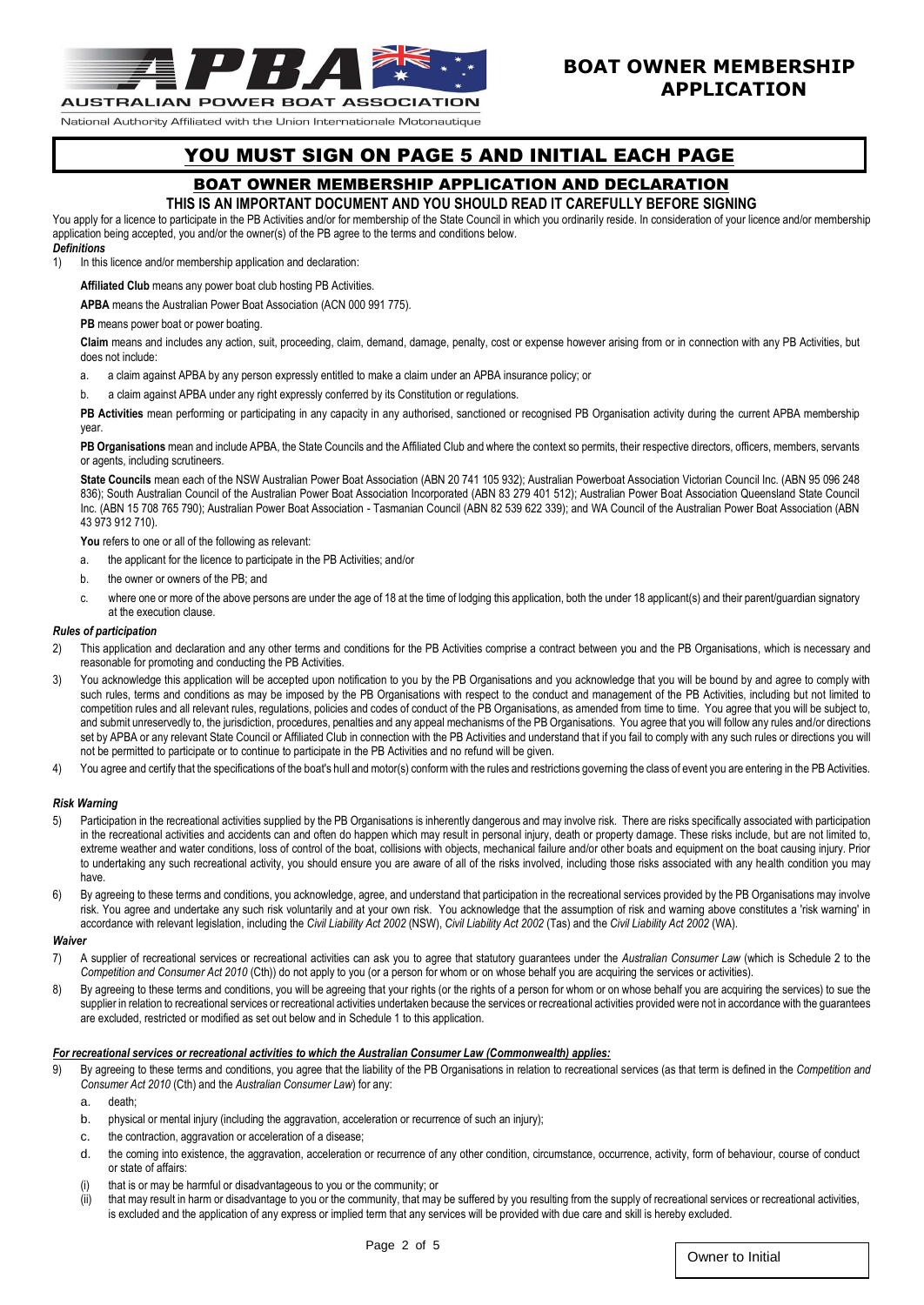#### *Release and indemnity*

10) In consideration of the PB Organisations accepting this application, to the extent permitted by law, you:

- a. release and will release the PB Organisations from all Claims that you may have or may have had but for this release arising from or in connection with you participation in the PB Activities;
- b. release and indemnify any scrutineer utilised by a PB Organisation prior to your participation in the PB Activities from all Claims that you may have or may have had but for this release arising from or in connection with your participation in the PB Activities, or the relevant scrutineer scrutineering your boat;
- c. release and indemnify the PB Organisations against any Claim which may be made by you or on the your behalf, for or in respect of or arising out of your death whether caused by the negligence or breach of contract by any PB Organisation or in any other manner whatsoever; and
- d. indemnify and will keep indemnified the PB Organisations to the extent permitted by law in respect of any Claim by any person:
	- arising as a result of or in connection with your participation in any PB Activities; or
		- (ii) against any PB Organisation in respect of any injury, loss or damage arising out of or in connection with your failure to comply with PB Organisation rules and/or directions,

save that the above releases and indemnities shall not apply to the extent that the loss, damage or injury that is the subject of the Claim is caused or contributed to by the grossly negligent act or omission of a PB Organisation.

#### *Bar to Proceedings*

- <span id="page-2-0"></span>11) You acknowledge that the PB Organisations may plead this contract as a bar to proceedings now or in the future commenced by or on behalf of you or by any person claiming through you. Where you commence proceedings against any PB Organisation, you:
	- a. will commence those proceedings in the courts of the jurisdiction in which any incident occurs;
	- b. waive any right to object to the exercise of such jurisdiction;
	- c. will, where you seek to commence proceedings in another jurisdiction from where any incident occurs, consent (if required by any PB Organisation) to move those proceedings to the jurisdiction in which any incident occurs including consenting to any application made by any PB Organisation to remove the proceedings to the jurisdiction in which any incident occurs;
	- d. will pay the costs of any application made by any PB Organisation under paragraph 1[1\(c\)](#page-2-0) and will consent to any application for security of costs made at any time by any PB Organisation; and
	- e. consent to paying any PB Organisation's legal defence costs of the proceedings (on a solicitor client basis) where any PB Organisation successfully defends the proceedings.

#### *Insurance*

12) You understand that any insurance held by the PB Organisations may not cover you for all injury, loss or damage sustained and you acknowledge that the PB Organisations do not make any representations about the suitability of any insurance. You also understand you can, in your own interests and at your own expense, seek and obtain personal insurances over and above any cover that may be provided by the PB Organisations. For the avoidance of doubt, the PB Organisations do not hold personal accident insurance.

#### *Fitness to Participate*

13) You declare that you are medically and physically fit and able to participate in the PB Activities. You are not and must not be a danger to yourself or to the health and safety of others. You will immediately notify the PB Organisations in writing of any change to your medical condition, fitness and ability to participate. You understand and accept that the PB Organisations will continue to rely upon this declaration as evidence of your fitness and ability to participate in the PB Activities. You will report to the relevant PB Organisations any accidents, injuries, loss or damage suffered by you during the PB Activities before you leave any relevant venue.

#### *Medical Treatment*

You consent to receiving any medical treatment that a PB Organisation reasonably considers necessary or desirable for you during participation in the PB Activities. You also agree to reimburse the relevant PB Organisation for any costs or expenses incurred in providing you with medical treatment.

#### *Exclusion of Applicant*

15) You warrant that you are not currently excluded from PB Activities by a medical practitioner or any person or entity including but not limited to APBA and its constituent State Councils and Affiliated Clubs. You acknowledge and agree that the PB Organisations may demand a medical certificate or opinion as to your fitness from a qualified medical practitioner PRIOR to you undertaking the PB Activities.

#### *Safety*

16) You understand and acknowledge the dangers associated with the consumption of alcohol or any mind-altering substance before or during the PB Activities, and that the presence of alcohol or any mind-altering substance is strictly prohibited whilst participating in the PB Activities. You accept full responsibility for any injury, loss or damage associated with the consumption of alcohol or any other mind-altering substance.

#### *Prevailing conditions*

17) The PB Activities and the conduct of, and participation in it may be affected by weather and associated conditions. Given there is often an element of "luck of the prevailing conditions" in participating in PB Activities you acknowledge and agree organisers cannot control the weather and associated conditions. You accept that in the event of extreme weather conditions the PB Organisation reserves the right to alter the format of, shorten, or cancel the PB Activities in the interest of competitor safety. You acknowledge that the PB Organisation will use all reasonable efforts to conduct the PB Activities in the planned format if safe to do so. Should prevailing weather conditions force any change you accept that the PB Organisation is not obliged to provide you with any refund, or provide a credit or transfer you to another PB Activity, or to restage the PB Activities, as weather and associated conditions are beyond the control of the PB Organisations.

#### *Right to Use Image*

18) You acknowledge and consent to photographs and electronic images being taken of you during your participation in the PB Activities. You acknowledge and agree that such photographs and electronic images are owned by the PB Organisations and that the PB Organisations may use the photographs for promotional or other purposes without your further consent being necessary. Further, you consent to the PB Organisations using your name, image, likeness and performance in the PB Activities, at any time, by any form of media, to promote PB Activities or PB Organisations.

#### *Non transferable*

19) A right to participate in the PB Activities is non-transferable to other activities or people. Any attempt to transfer to another person without the knowledge of the PB Organisation may result in the cancellation of any rights granted by the PB Organisation without refund and you may not be permitted to participate in further PB Activities. You accept that fees paid for participation in the PB Activities are non-refundable.

#### *Entire Agreement*

20) This application and declaration (and the documents to which it refers, including any scrutineering forms) constitutes the entire agreement between the parties in respect of the PB Activities and supersedes all other agreements, understandings, representations and negotiations in relation to the PB Activities and membership.

#### *Severance*

21) If any provision of this application and declaration is invalid or unenforceable in any jurisdiction, the phrase or clause is to be read down for the purpose of that jurisdiction, if possible, so as to be valid and enforceable. If the phrase or clause cannot be so read down it will be severed to the extent of the invalidity or unenforceability. Such severance does not affect the remaining provisions of this application and declaration or affect the validity or enforceability of it in any other jurisdiction.

#### *Governing Law*

22) The governing law of this application and declaration is the law of the state of Victoria. You irrevocably and unconditionally consent and submit to the jurisdiction of the courts of Victoria and waive any right to object to the exercise of such jurisdiction.

#### *Warranty*

23) You warrant that all information provided is true and correct. You acknowledge this application and declaration cannot be amended. If you do amend it this application and declaration may be null and void and cannot be accepted by the PB Organisation.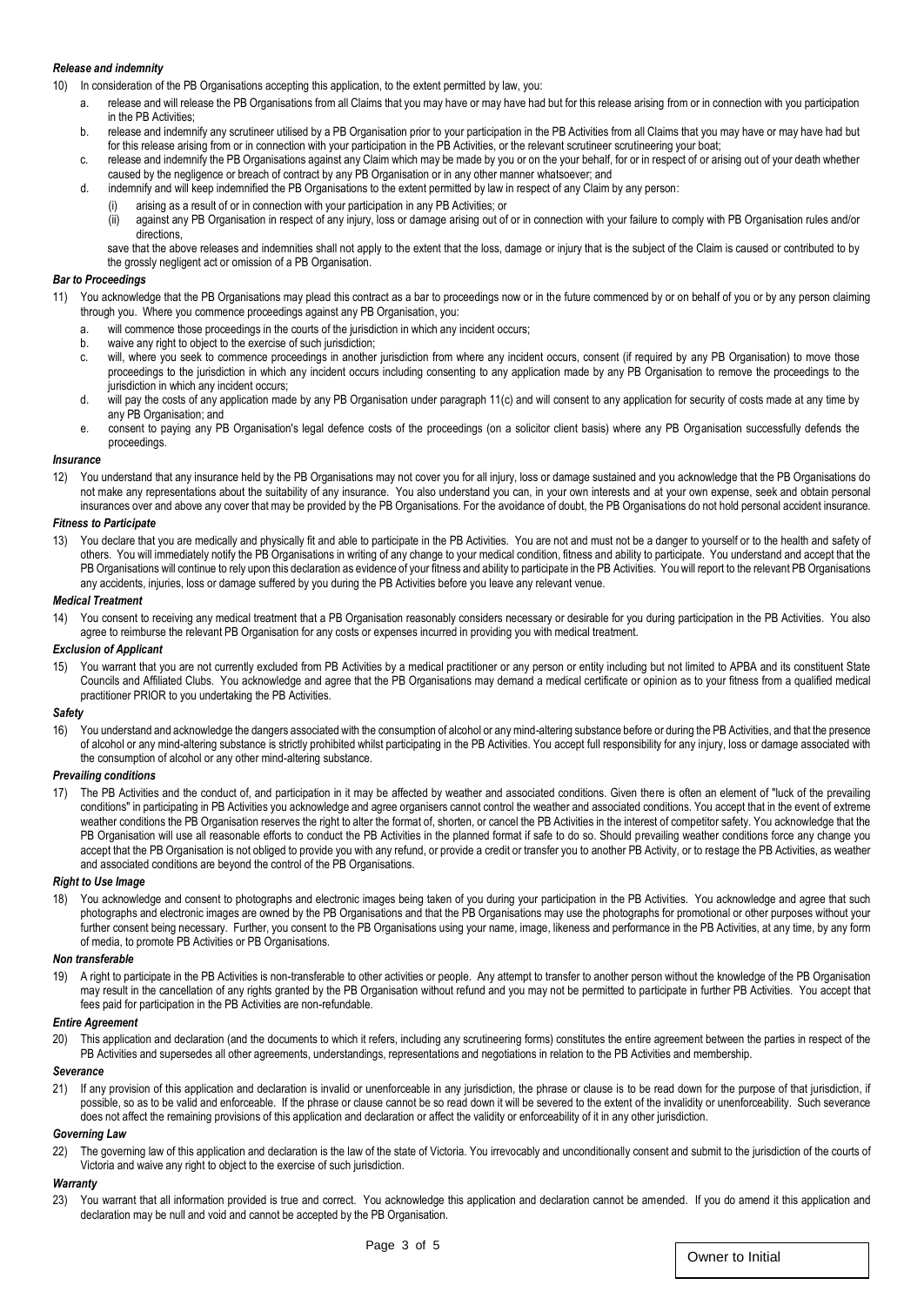## **SCHEDULE 1**

#### *For recreational services or activities provided in NSW or WA:*

*For recreational services or recreational activities to which the Australian Consumer Law (New South Wales) and Australian Consumer Law (Western Australia) applies:*  By agreeing to these terms and conditions, you agree that the liability of the PB Organisations in relation to recreational services (as that term is defined in the *Competition and Consumer Act 2010* (Cth) and the *Australian Consumer Law*) and recreational activities (as that term is defined in the *Civil Liability Act 2002* (NSW)) or *Civil Liability Act 2002* (WA)*,* as applicable) for any:

- (a) death;
- $\overrightarrow{b}$  physical or mental injury (including the aggravation, acceleration or recurrence of such an injury);
- (c) the contraction, aggravation or acceleration of a disease;
- (d) the coming into existence, the aggravation, acceleration or recurrence of any other condition, circumstance, occurrence, activity, form of behaviour, course of conduct or state of affairs:
	- i. that is or may be harmful or disadvantageous to you or the community;
	- ii. that may result in harm or disadvantage to you or the community, that may be suffered by you (or a person for whom or on whose behalf you are acquiring the services) resulting from the supply of recreational services or recreational activities,

is excluded and the application of any express or implied term that any services will be provided with due care and skill is hereby excluded.

#### *For recreational services or activities provided in Victoria:*

#### *For recreational services to which the Australian Consumer Law (Victoria) applies:*

Warning under the Australian Consumer Law and Fair Trading Act 2012: Under the Australian Consumer Law (Victoria), several statutory guarantees apply to the supply of certain goods and services. These guarantees mean that the suppliers named on this form, the PB Organisations, are required to ensure that the recreational services supplied to you: are rendered with due care and skill; and

- (a) are reasonably fit for any purpose which you either expressly or by implication, make known to the supplier; and
- (b) might reasonably be expected to achieve any result you have made known to the supplier.

Under section 22 of the *Australian Consumer Law and Fair Trading Act 2012 (Vic)*, the supplier is entitled to ask you to agree that these conditions do not apply to you. If you agree to this application and declaration, you will be agreeing that your rights to sue the supplier under the *Australian Consumer Law and Fair Trading Act 2012* (Vic) if you are killed or injured because the services were not in accordance with these guarantees, are excluded, restricted or modified in the way set out in this application and declaration.

**Note**: The change to your rights, as set out in this application and declaration, does not apply if your death or injury is due to gross negligence on the supplier's part. "**Gross negligence**" in relation to an act or omission, means doing the act or omitting to do an act with reckless disregard, with or without consciousness, for the consequences of the act or omission. See regulation 5 of the *Australian Consumer Law and Fair Trading Regulations 2012* (Vic) and section 22(3)(b) of the *Australian Consumer Law and Fair Trading Act 2012*  (Vic).

Exclusion of rights under the Australian Consumer Law (Victoria): By agreeing to this application and declaration, you agree that the liability of the relevant PB Organisations for any death or personal injury (as defined in the *Australian Consumer Law and Fair Trading Act 2012* (Vic)) that may be suffered by you (or a person from whom or on whose behalf you are acquiring the services) resulting from the supply of recreational services is excluded.

#### *For recreational services or activities provided in the ACT, Queensland or Tasmania:*

#### *For recreational services to which the Australian Consumer Law (Australian Capital Territory), Australian Consumer Law (Queensland) or Australian Consumer Law (Tasmania) applies:*

By signing this application and declaration, you acknowledge that where you are a consumer of recreational services, as defined by any relevant law, certain terms and rights usually implied into a contract for the supply of goods or services may be excluded. You acknowledge that these implied terms and rights and any liability of the PB Organisations flowing from them, are expressly excluded to the extent possible by law, by this application and declaration. To the extent of any liability arising, the liability of the relevant PB Organisations will, at the discretion of APBA, be limited in the case of goods, to the replacement, repair or payment of the cost of replacing the goods and in the case of services, the resupply of the services or payment of the cost of having the services supplied again. For the avoidance of doubt, this exclusion does not exclude liability for recklessness as defined by any relevant law.

#### *For recreational services or activities provided in South Australia:*

#### *For recreational services to which the Australian Consumer Law (South Australia) applies:*

Your rights: Under sections 60 and 61 of the *Australian Consumer Law (SA)*, if a person in trade or commerce supplies you with services (including recreational services), there is:

- (a) a statutory guarantee that those services will be rendered with due care and skill; and
- (b) a statutory guarantee that those services, and any product resulting from those services, will be reasonably fit for the purpose for which the services are being acquired (as long as that purpose is made known to the supplier); and
- (c) a statutory guarantee that those services, and any product resulting from those services, will be of such a nature, and quality, state or condition, that they might reasonably be expected to achieve the result that the consumer wishes to achieve (as long as that wish is made known to the supplier or a person with whom negotiations have been conducted in relation to the acquisition of the services).

Excluding, restricting or modifying your rights: Under section 42 of the Fair Trading Act 1987 (SA), the supplier of recreational services is entitled to ask you to agree to exclude, restrict or modify his or her liability for any personal injury suffered by you or another person for whom or on whose behalf you are acquiring the services (a third party consumer). If you agree to this application and declaration, you will be agreeing to exclude, restrict or modify the supplier's liability with the result that compensation may not be payable if you or the third party consumer suffer personal injury.

**Important:** You do not have to agree to exclude, restrict or modify your rights by agreeing to this application and declaration. The supplier may refuse to provide you with the services if you do not agree to exclude, restrict or modify your rights by agreeing to this application and declaration. Even if you agree to this application and declaration, you may still have further legal rights against the supplier. A child under the age of 18 cannot legally agree to exclude, restrict or modify his or her rights. A parent or quardian of a child who acquires recreational services for the child cannot legally agree to exclude, restrict or modify the child's rights.

**Agreement to exclude, restrict or modify your rights**: You agree that the liability of the PB Organisations for any personal injury that may result from the supply of the recreational services that may be suffered by you (or a person for whom or on whose behalf you are acquiring the services) is excluded.

#### **Definitions:**

**"Recreational services"** are services that consist of participation in sporting activity or similar leisure-time pursuit; or any other activity that involves a significant degree of physical exertion or risk and is undertaken for the purposes of recreation, enjoyment or leisure.

**"Personal injury"** is bodily injury and includes mental and nervous shock and death.

Further information: Further information about your rights can be found a[t www.ocba.sa.gov.au](http://www.ocba.sa.gov.au/)

#### *For recreational services or activities provided in the Northern Territory:*

#### *For recreational services to which the Australian Consumer Law (Northern Territory) applies:*

By agreeing to this application and declaration, you agree that the provisions of Part 3.2, Division 1, sub-division B of the *Australian Consumer Law (NT)* do not apply to the services provided to you, and the PB Organisations incur no liability with respect to death or personal injury for a failure to comply with a guarantee under that sub-division in relation to supply of these recreational services. By agreeing to this application and declaration, you acknowledge that you have been made aware of the general effect of this exclusion, restriction or modification, have had a reasonable opportunity to consider whether or not to enter into this contract on that basis and have decided to enter into the contract.